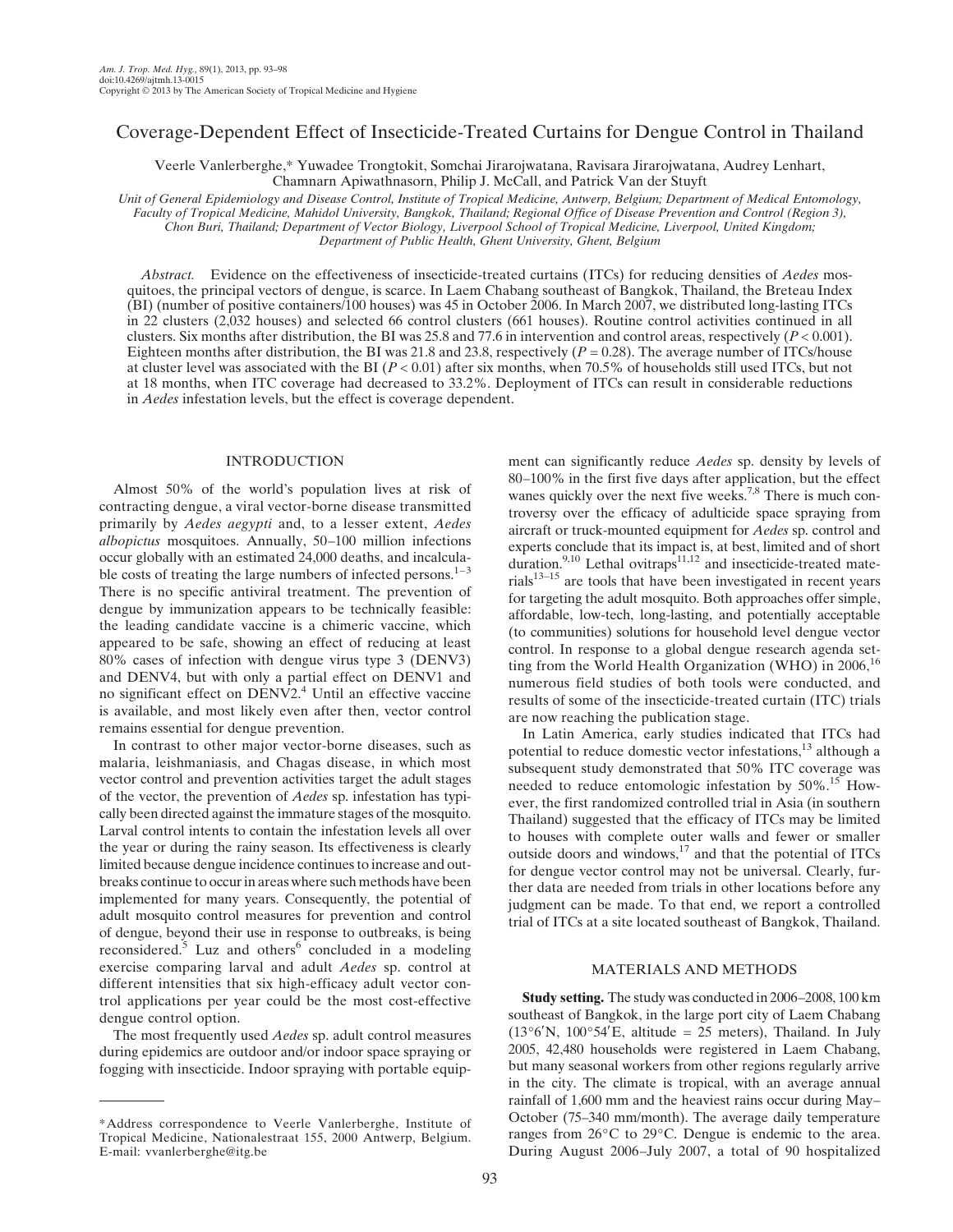dengue cases were reported by the local health authorities (approximately 112 cases/100,000 inhabitants). Aedes aegypti is the main Aedes species in environments such as Laem Chabang, $18,19$  and no Ae. albopictus mosquitoes were captured in adult traps during a mid-2006 survey in the area (11/2005–10/2006, DENCO project INCO-CT-2004-5177085, unpublished data).

In the baseline household survey (September 2006, 1,050 houses) in the intervention clusters<sup>20</sup> approximately one-fifth of the households reported having had historically at least one case of dengue fever in the family. The average Breteau Index (BI) was 45 infested containers per 100 houses (95% confidence interval  $\text{[CI]} = 29-64$  and the pupae per inhabitant index was  $0.5$  (95% CI = 0.2–0.7). The main methods applied by the households to decrease all nuisance mosquitoes were electric fans (50%) and space-spraying with locally purchased commercial insecticide aerosols  $(47\%)$ . Abate<sup>®</sup> larvicide (temephos) was rarely used and was previously recorded in only 12.6% of containers.<sup>20</sup> In Laem Chabang, as in other areas of Thailand, indoor toilet water tanks are important household A. *aegypti* breeding sites.<sup>21</sup>

In this port city, the routine Aedes sp. vector control activities of the ministry of health were conducted by a team of five persons from the municipal government, together with 110 village health volunteers and with occasional support of the municipal hospital team. Year-round routine activities are limited: inhabitants can procure the larvicide  $A$ bate<sup>®</sup>, which is available for free from the village health volunteers' houses. When a clinical dengue case is reported, all houses within a 100-meter radius of the home of the positive case are fogged with deltamethrin by using portable equipment indoors and outdoors. In addition, two campaigns of intensified routine activities are planned every year, consisting of more active distribution of Abate® and deltamethrin space-spraying with truck-mounted equipment in all streets throughout Laem Chabang municipality.

Study design. In this community intervention study, we provided ITCs to clusters of houses. The study was set up as a controlled trial. We randomly selected 22 clusters (80– 110 houses/cluster, total  $= 2,032$  households) defined by infrastructural boundaries in four urban subdistricts of Laem Chabang, and ensured that there was at least one street width distance between clusters. Sixty-six clusters of 10 houses were used as control clusters, which were randomly selected from the same four urban subdistricts as the intervention clusters but at a distance of at least 75 meters from the intervention houses. The control clusters were chosen in this way to ensure that the vector populations within were beyond the influence of the intervention clusters, and thus expected to exhibit natural seasonal fluctuations, whether influenced by routine vector control interventions.13 We determined the sample size and number of clusters as proposed by Hayes and Bennett, $^{22}$  which had a power of 80% to detect in intervention clusters a twofold decrease in the BI at an alpha error level of 0.05 (assuming a between-cluster coefficient of variation of 0.50).

In March 2007, we distributed ITCs to all households in the 22 intervention clusters that had agreed to use them and had given informed consent. The ITCs were distributed by the village health volunteers and distribution was supervised by the municipal vector control program and a team from the Chonburi Regional Disease Control office. The ITCs were made from PermaNet<sup>®</sup> polyester netting (VestergaardFrandsen, Lausanne, Switzerland), treated with a long-lasting formulation of deltamethrin  $(55 \text{ mg/m}^2)$  and coated with a protectant (no details disclosed by the manufacturer) to prevent degradation of the insecticide when exposed to ultraviolet light. The manufacturer stated at the time of the trial that this material did not require re-treatment and that its insecticidal effect was expected to last for up to two years or six standard washes (www.vestergaard-frandsen.com/permanetcurtain-e-brochure.pdf). The number of ITCs distributed per house depended on the number of windows in the living area and bedrooms (up to a maximum of five curtains/ house: four window curtains and one door curtain). During distribution, information leaflets were distributed and at least one person in every household received instructions on the use and maintenance of the ITC through person-toperson communication. In intervention and control clusters, all routine dengue-related activities performed by the local health authorities continued without interference.

Data collection. Entomologic surveys were conducted 6 months and 18 months after ITC distribution. In intervention clusters, half of the houses were selected, at each data collection point, through systematic random sampling for entomologic surveys and assessment of ITC use, and all houses in control clusters were sampled for entomologic monitoring. Each entomologic survey was conducted for nine days by 10 teams of two persons already involved in the routine vector control actions. These persons received additional training before executing the study surveys and were supervised by an entomologist. In all houses, containers were inspected for the presence of larvae and pupae. For larvae, only presence or absence was recorded, but if pupae were found they were counted. In October 2008, all pupae were collected, transported to the laboratory, and allowed to emerge for genus identification. The number of ITCs in use in each household sampled was observed and recorded on the data-collection form of the entomologic surveys in intervention clusters.

Aedes sp. eggs collected in indoor and outdoor ovitraps in field sites in January 2007 (before ITC were distributed) and October 2008 were reared to adults in the insectary (Entomology Laboratory of the Department of Medical Entomology, Faculty of Tropical Medicine, Mahidol University, Bangkok, Thailand). Adult mosquitoes (1,200 at both times of collection) were screened for deltamethrin (0.05%) susceptibility by using the standard WHO tube bioassay protocol.<sup>23</sup>

Data analysis. Aedes sp. infestation levels were the outcome measures. We calculated per cluster and survey round the House Index (HI, number of houses with at least 1 container with immature Aedes sp. stages/100 inspected houses), the BI (number of containers with immature Aedes sp. stages/ 100 inspected houses) and Pupae per Person Index (PPI, number of Aedes sp. pupae/inhabitant). We also calculated 95% confidence intervals (CIs) around the average estimates per study arm at each time point and used a negative binomial regression model, which took into account the cluster design.

We developed three indicators per intervention cluster to describe ITC coverage: the percentage of houses with at least one ITC, the mean number of ITC for houses with at least one ITC, and the mean number of ITCs per house. The third variable was used in multivariate analysis and categorized (at the cluster level) into an average of 0 ITCs/house (i.e., control clusters), an average of  $> 0$  but  $< 2$  ITCs/house, and an average of  $\geq$  2 ITCs/house.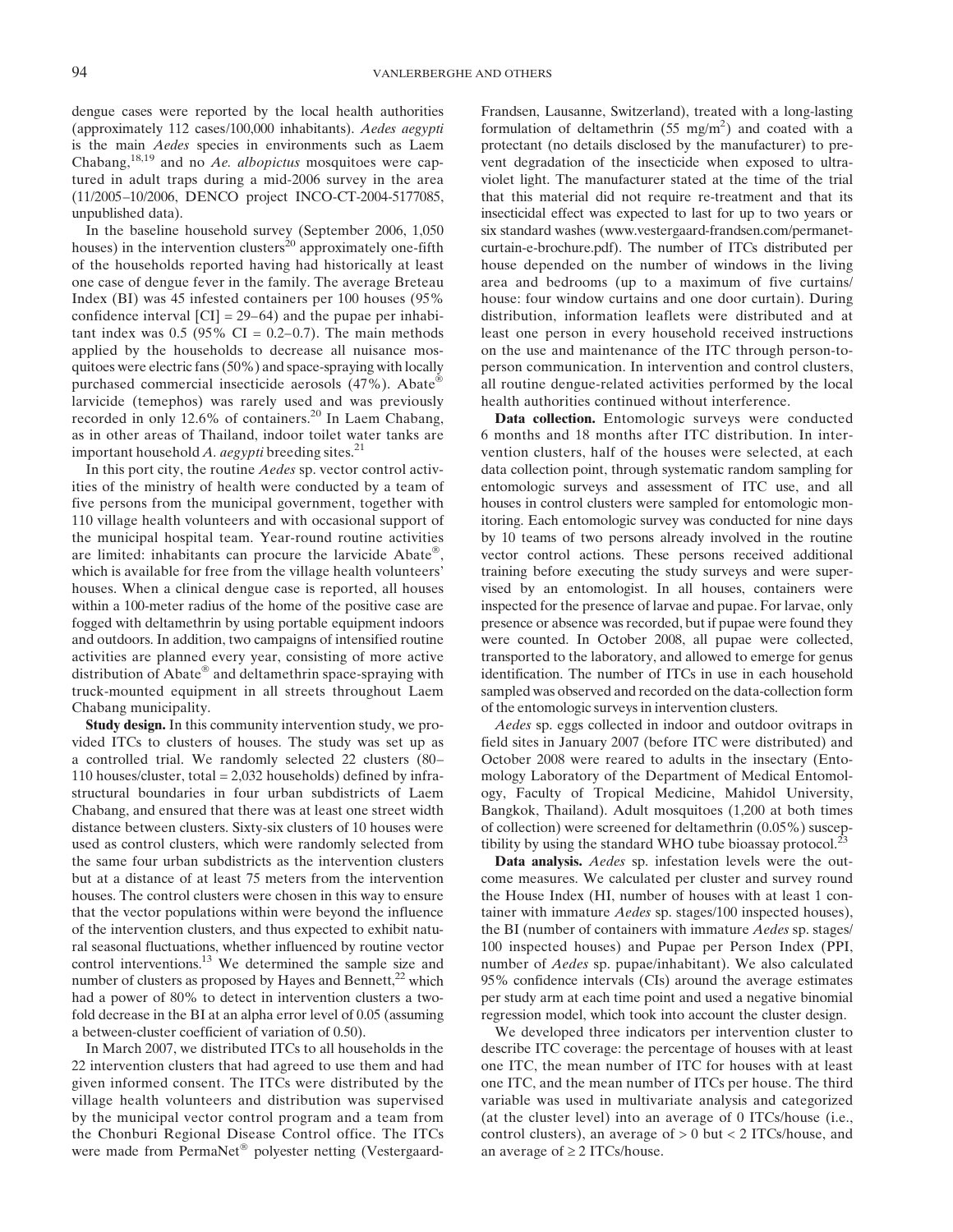To estimate the effect of ITC deployment on Aedes sp. infestation and the influence of coverage at the cluster level, we constructed generalized linear random effect regression models with a negative binomial link function that took into account the cluster design, cluster sizes, and the dependence of observations. The BI and PPI were the dependent variables. Each of the 22 intervention clusters and the 66 control clusters contributed 1 data point at each of the entomologic survey rounds. The models included the presence or absence of intervention or the mean number of ITCs/house as the independent categorical variable. The P values of likelihoodratio tests are reported.

From the October 2008 survey data, the proportion of immature stages belonging to the genus Aedes was calculated. For the deltamethrin susceptibility testing pre-intervention and post-intervention, the observed percentage of dead mosquitoes after 24 hours was calculated and classified according WHO interpretation: susceptible (mortality rate =  $98-100\%$ ), tolerant (mortality rate 80–97%), and resistant (mortality rate  $< 80\%$ ).<sup>24</sup>

Data were analyzed by using Stata version 10.0 (StataCorp LP, College Station, TX).

Ethics. This study was approved by the Institutional Review Board of the Institute of Tropical Medicine (Antwerp, Belgium) and the ethics committee of the Faculty of Tropical Medicine, Mahidol University, Bangkok. Community representatives from each participating cluster approved the intervention and written informed consent was obtained from every household included in the study. The ITCs were made from material that has been approved for use as insecticide on bed nets by the WHO Pesticide Evaluation Scheme. The manufacturer (Vestergaard-Frandsen) donated the ITCs for the study, but the company was not involved in the study design, data collection, and analysis or interpretation and reporting of results. The trial was registered at ClinicalTrials. gov (no. NCT 00883441).

#### RESULTS

The bioassays conducted to determine deltamethrin susceptibility demonstrated consistently that the mosquitoes collected in the study clusters before and after the intervention were tolerant to deltamethrin (mortality rates = 87% and 84%, respectively). Of the 1,266 pupae and larvae collected in the October 2008 survey, 96.9% were Aedes sp. and the remainder were Culex sp. Given the high percentage of Aedes sp. collected, we assumed that all container-breeding species in the study larval surveys were Aedes sp. $^{25}$ 

In October 2007 and October 2008, 6 and 18 months after ITC distribution, 1,101 and 1,013 houses were surveyed in the intervention clusters and 661 and 659 houses were surveyed in the control clusters, respectively. In October 2007, 6 months after ITC distribution, the proportion of households with at least 1 ITC hanging was 70.5% (95% CI= 59.6–81.5%), and the mean number of curtains (all houses included) was 2.17 ITCs/house (95% CI =  $1.70-2.64$ ) (Figure 1). Eighteen months after distribution, the corresponding figures were  $33.2\%$  (95% CI = 22.1–44.3%) and 0.8 ITCs/house (95% CI = 0.52–1.17). In households that continued using ITC, the mean number of ITC/ house stayed relatively stable over time: 3.0 ITCs/house (95%  $CI = 2.7-3.3$ ) at 6 months after distribution and 2.3 (95%  $CI =$ 2.0–2.6) at 18 months after distribution.



FIGURE 1. Breteau indices (BI) in intervention and control clusters and insecticide-treated curtain (ITC) coverage in the intervention clusters, Laem Chabang, Thailand, 2007–2008. Error bars indicate 95% CI. Grey bars = control area; black bars = intervention area; cross = mean number of ITC/house.

In October 2007, the BI was  $25.8$  (95% CI = 15.4–40.1) in the intervention clusters and 77.6 (95% CI = 64.1–93.4) in the control clusters (Figure 1), the HI was  $17.5\%$  (95% CI = 11.3– 27.2%) and 39.5% (95% CI = 34.0–45.8%), and the PPI was 0.21 (95% CI = 0.13–0.46) and 0.57 (95% CI = 0.37–0.91), respectively. The indoor/outdoor distribution of containers positive for pupae was similar in intervention and control areas (75.6% and 67.7% indoor respectively;  $P = 0.11$ ). At that time point, when ITC coverage was on average still high, the effect of ITC deployment (using or not using ITCs in the clusters) on the BI and PPI was significant: the incidence rate ratio was 0.32 (95% CI = 0.21–0.49,  $P < 0.001$ ) and 0.42 (95%  $CI = 0.18 - 0.98$ ,  $P = 0.04$ ), respectively.

In October 2008, when ITC coverage had decreased drastically, the BI was 21.8 (95% CI = 12.2–29.4) and 23.8 (95% CI = 19.8–28.6) in intervention and control clusters, respectively (Figure 1); the HI was 14.2% (95% CI = 9.6–21.1%) and 19.1% (95% CI = 16.0–22.8%); and the PPI was 0.19 (95%  $CI = 0.08 - 0.35$ ) and 0.09 (95%  $CI = 0.03 - 0.14$ ), respectively. The indoor/outdoor distribution of containers found positive for pupae was similar in intervention and control areas (66.1% and 54.8% indoor, respectively,  $P = 0.24$ ). At that time point, the deployment of ITCs (using or not using ITCs in the clusters) was not significantly associated with entomologic infestation: the incidence rate ratio for BI was 0.80 (95%  $CI = 0.53 - 1.20, P = 0.28$ .

We further analyzed the relationship between mean number of ITCs/house and BI/PPI values (Table 1). The BI was coverage dependent ( $P < 0.001$ ) at six months post-distribution and a similar trend, although not significant, was observed for the PPI. At 18 months after ITC distribution, when on average < 1 ITC/house was still in use, the presence of an ITC no longer affected entomologic indices, and there was no detectable trend in function of coverage (Table 1).

#### DISCUSSION

The presence of ITCs can decrease the BI and PPI in a setting in which the tools are well accepted and largely used by the households, but the scale of effect depends on the coverage and the number of curtains per house attained. The outcomes of this study also demonstrated that when the ITCs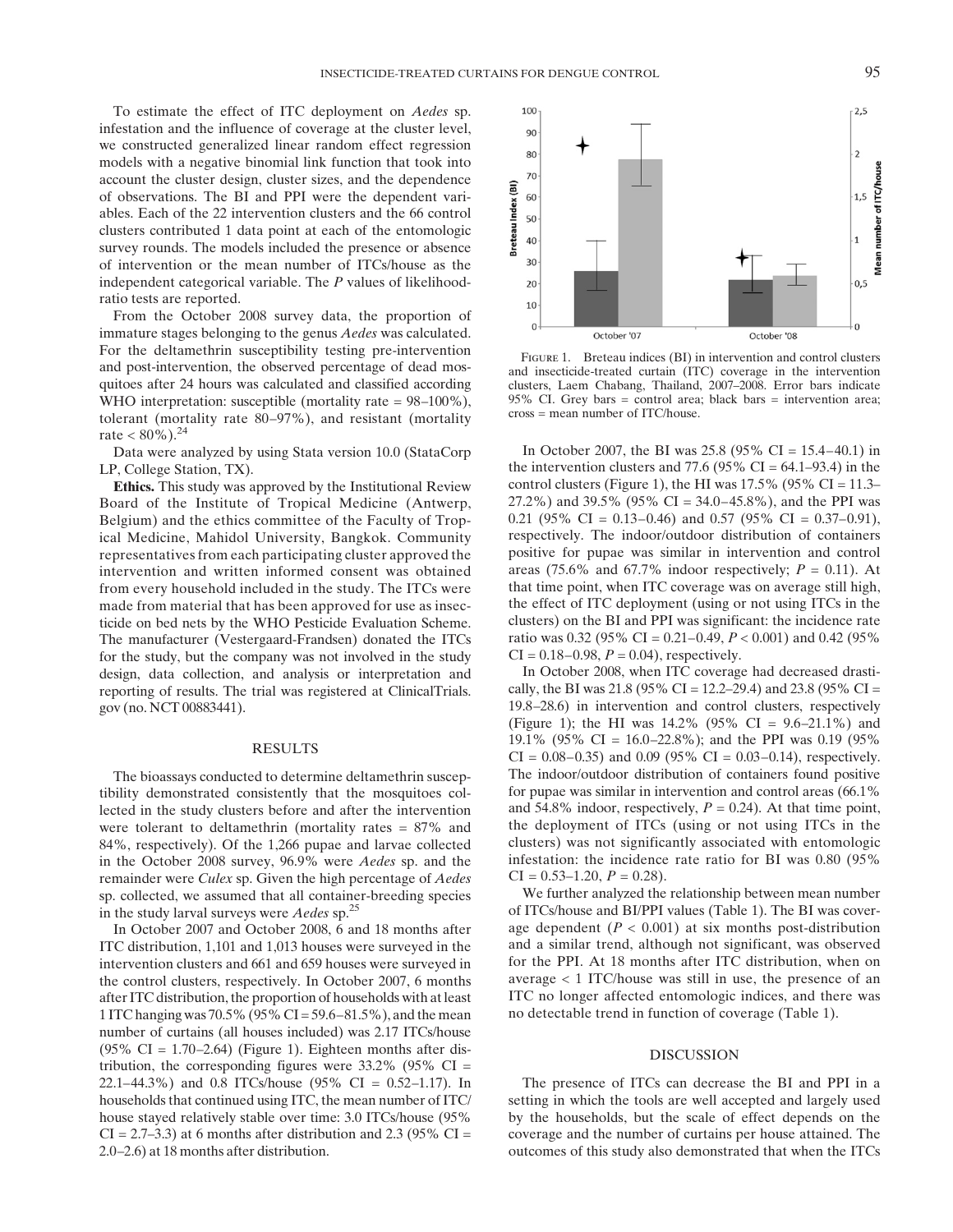| P.<br>w                 | ٠<br>٠ | I | ., |
|-------------------------|--------|---|----|
|                         |        |   |    |
| I<br>٦<br>۰,<br>٠<br>M. | I<br>I |   |    |

| .<br>and low ITC coverage, Laem Chabang, Thailand 2007–2008* |                                         |        |  |            |               |                                         |     |                        |  |            |        | $\tilde{\phantom{a}}$ |
|--------------------------------------------------------------|-----------------------------------------|--------|--|------------|---------------|-----------------------------------------|-----|------------------------|--|------------|--------|-----------------------|
|                                                              | October 2007 (ITC coverage $= 70.5\%$ ) |        |  |            |               | October 2008 (ITC coverage $= 33.2\%$ ) |     |                        |  |            |        |                       |
|                                                              | Breteau index<br>Pupae per person index |        |  |            | Breteau index |                                         |     | Pupae per person index |  |            |        |                       |
| Mean no. ITCs/house                                          | <b>IRR</b>                              | 95% CI |  | <b>IRR</b> | 95% CI        |                                         | IRR | 95% CI                 |  | <b>IRR</b> | 95% CI |                       |

0† 1 Ref. 0.001 1 Ref. 0.09 1 Ref. 0.32 1 Ref. 0.23 > 0 and < 2 ‡ 0.37 0.21–0.65 0.62 0.19–1.99 0.91 0.59–1.40 2.72 0.79–9.28  $\geq 2$   $\sharp$  0.28 0.16–0.49 0.25 0.08–0.73 0.45 0.17–1.21 1.72 0.11–26.2

TABLE 1 Aedes aegypti infestation ratios (Breteau Index and pupae per person index) in function of the mean number of ITCs/house in periods with high

\*ITC = insecticide-treated net; IRR = incidence rate ratio; CI = confidence interval; Ref. = referent. P values were estimated by using the likelihood-ratio test. †Control clusters.

‡Intervention clusters.

are only used in a modest proportion of houses, their deployment does not affect Aedes sp. infestations.

The controlled trial design is a major strength of this study. It enabled us to control for seasonal and temporal trends in vector density and influencing extraneous factors, such as routine vector control interventions. From a public health perspective, it is promising that results were obtained using an implementation model that mimics the reality of routine operational conditions, in which village health volunteers, which form part of the routine vector control program, distributed the ITCs. However, it is a limitation that we could not directly monitor adult Aedes sp. populations because of operational reasons and resource constraints, and we could not measure dengue transmission. In addition to the BI, we demonstrated an effect on the PPI, which is considered a more accurate proxy for adult mosquito abundance and thus dengue transmission risk.26 An unfortunate event was the loss of entomologic information from the control area at baseline, which precluded us from including pre-intervention infestation levels in the analysis, but this limitation did not invalidate observed results at 6 and 18 months post-intervention.

Although it was not the objective of this study, nor always possible, to provide barriers at all entry points of the houses in the study site, most houses were small and up to five ITCs were sufficient to cover all main windows and the main entry door. In addition, the numbers provided were based on the windows and doors that householders accepted to have covered. The decrease in ITC coverage and the determinants for uptake and continued use in this study site in Thailand had already been discussed, specifically for resident population, elsewhere.20 This finding highlights that additional promotional activities or community involvement needs to take place to sustain ITC coverage at a high level over time.

The difference in BI and PPI in the intervention and control areas six months after distribution can most likely be attributed to the effect of high coverage of ITCs. By design, we can rule out a differential influence on the intervention and control clusters of temperature, rainfall, or other environmental factors. There were no differences in routine vector control actions between intervention and control clusters. The local Aedes sp. mosquitoes were not resistant to deltamethrin, and ITCs still had a residual insecticidal effect > 98% at 12 months post-distribution, as was reported for this intervention project. $27$  The magnitude of ITC effect we observed, showing a relative effectiveness of 0.32 for the BI, is within the range of effect of other dengue vector control interventions,<sup>28</sup> such as integrated vector management, which showed a relative effectiveness of 0.33 and environmental management of 0.71. Although a correlation between density of pupae

and dengue virus–infected mosquitoes at the household level (which is correlated with dengue infection in children) has recently been demonstrated in a rural area of north central Thailand,<sup>29</sup> there is no known critical threshold below which entomologic indices need to fall to achieve impact on transmission. Consequently, it is not possible to conclude whether the effects shown by this or other studies assessing the deployment of ITC will be sufficient to have an effect on dengue.

The absence of an effect in intervention clusters 18 months after ITC distribution was most likely caused by low coverage with ITCs. Their coverage-dependent effectiveness has been described,<sup>15</sup> but the lack of an effect has not been described. At that time, local Aedes sp. strains were still susceptible to deltamethrin, and although it is possible that the residual insecticidal activity of the insecticide on ITCs had decreased over time, we do not suspect, which is consistent with observations on long-lasting insecticidal nets, $30$  that this activity decreased dramatically between 12 (when the effect was  $98\%^{27}$ ) and 18 months of use. The absence of an effect is unlikely to be caused by a spillover effect<sup>13</sup> because control clusters were situated at a minimum of 75 meters from intervention clusters, and this phenomenon was not observed in October 2007, when coverage was still high and ITCs were already used for six months. We observed that Aedes sp. infestation levels at the last survey in intervention and control areas were below the October 2007 levels for the control area. Infestation levels are known to have a high variability over time, as can be observed in published reports on longitudinal follow-up of entomologic indices over multiple years.  $31-34$ These levels depend on various factors, such as temperature, atmospheric moisture, rainfall, socioeconomic and environmental risk factors, besides control interventions.16 We cannot rule out that other control interventions were implemented around this last survey time, but if this was true, they were implemented in a similar way in the entire city.

The outcomes of this trial demonstrate that ITCs had a coverage-dependent effect on Aedes sp. infestations in a setting in southeast Asia in which a closed house design predominated and where Aedes sp. infestation levels were moderate. However, although this effect may be an optimistic finding at a time when the spread of dengue seems unstoppable, a number of important issues remain. This control method can be  $costly<sup>35</sup>$ and until it is possible to deploy insecticides other than pyrethroids on netting, it will not provide a solution to emerging pyrethroid resistance in dengue vectors. What effect of ITC can be expected in areas with low indices and with existing intensive routine vector control programs? In such situations, could ITC be combined with other adulticidal interventions or would this lead to disappointing results, as in a recent trial combining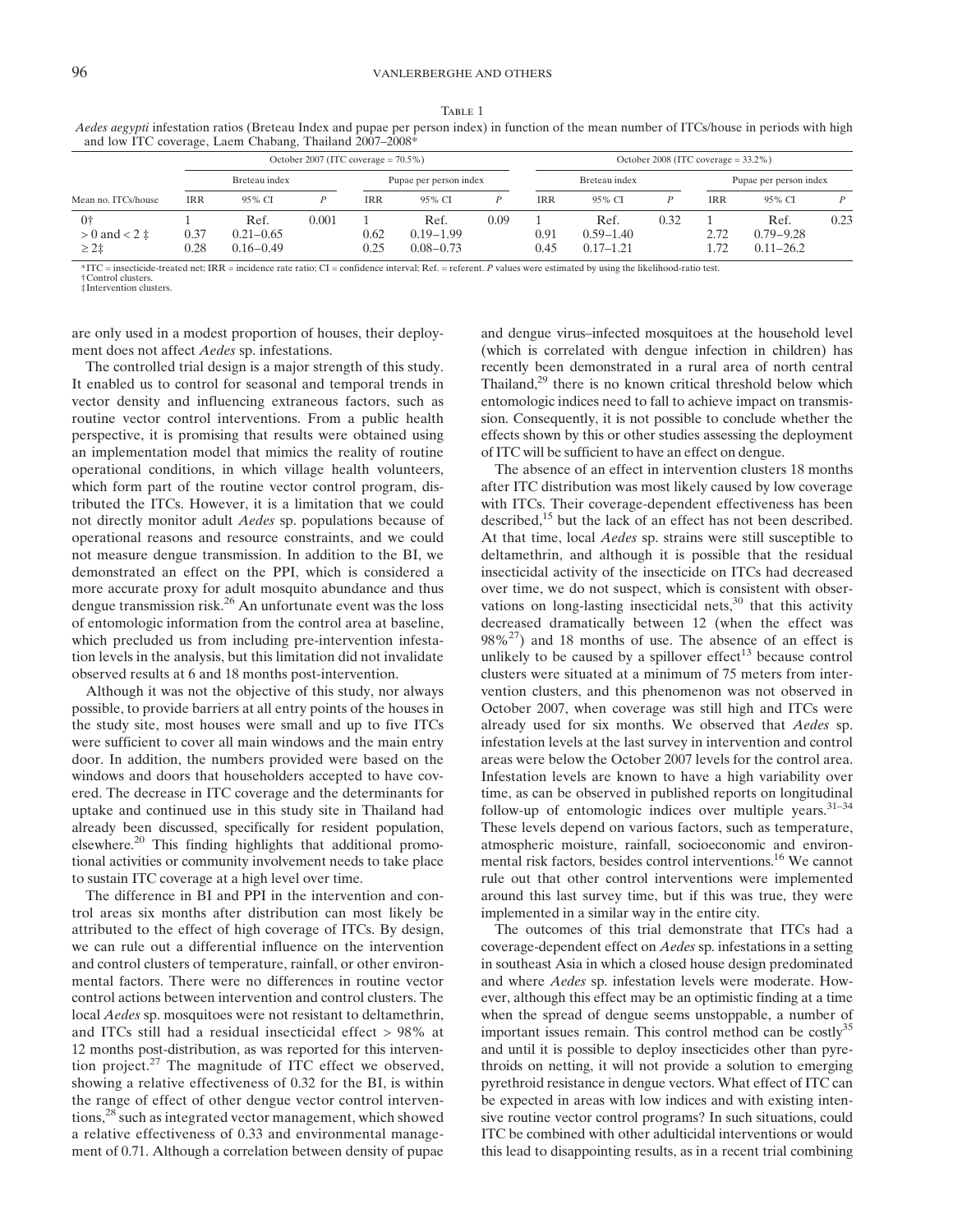long-lasting insecticide treated bed nets and indoor residual spraying for malaria control, $36$  or could such combinations be effective in targeting multiple vectors in future integrated control program design?

Received January 10, 2013. Accepted for publication February 19, 2013.

Published online May 13, 2013.

Acknowledgments: We thank the municipality and population of Laem Chabang for participating in the study and using ITC, and Vestergaard-Frandsen for providing ITCs free of charge for the study. This study reports partial results of Workpackage 4 of the project DENCO-Towards Successful Dengue Prevention and Control.

Financial support: This study was supported by the European Union project DENCO: INCO-CT-2004-517708.

Authors' addresses: Veerle Vanlerberghe, Institute of Tropical Medicine, Nationalestraat 155, 2000 Antwerp, Belgium, E-mail: vvanlerberghe@ itg.be. Yuwadee Trongtokit and Chamnarn Apiwathnasorn, Mahidol University, Thailand, E-mails: ytrongtokit@gmail.com and tmcaw@ mahidol.ac.th. Somchai Jirarojwatana and Ravisara Jirarojwatana, Regional Office of Disease Prevention and Control, Chon Buri, Thailand, E-mails: sjiraroj@yahoo.com and rjiraroj@hotmail.com. Audrey Lenhart and Philip J. McCall, Liverpool School of Tropical Medicine, Liverpool L3 5QA, United Kingdom, E-mails: ajl8@cdc.gov and mccall@liv.ac.uk. Patrick Van der Stuyft, Institute of Tropical Medicine and University of Ghent, Ghent, Belgium, E-mail: pvdstuyft@itg.be.

#### REFERENCES

- 1. Deen JL, Harris E, Wills B, Balmaseda A, Hammond SN, Rocha C, Dung NM, Hung NT, Hien TT, Farrar JJ, 2006. The WHO dengue classification and case definitions: time for a reassessment. Lancet 368: 170–173.
- 2. Gibbons RV, Vaughn DW, 2002. Dengue: an escalating problem. BMJ 324: 1563–1566.
- 3. World Health Organization. 2012. Global Strategy for Dengue Prevention and Control, 2012–2020. Geneva: World Health Organization.
- 4. Sabchareon A, Wallace D, Sirivichayakul C, Limkittikul K, Chanthavanich P, Suvannadabba S, Jiwariyavej V, Dulyachai W, Pengsaa K, Wartel TA, Moureau A, Saville M, Bouckenoughe A, Viviani S, Torniporth NG, Lang J, 2012. Protective efficacy of the recombinant, live-attenuated, CYD tetravalent dengue vaccine in Thai schoolchildren: a randomised, controlled phase 2b trial. Lancet 380: 1559–1567.
- 5. Morrison AC, Zielinski-Gutierrez E, Scott TW, Rosenberg R, 2008. Defining challenges and proposing solutions for control of the virus vector Aedes aegypti. PLoS Med 5: e68.
- 6. Luz PM, Vanni T, Medlock J, Paltiel AD, Galvani AP, 2011. Dengue vector control strategies in an urban setting: an economic modelling assessment. Lancet 377: 1673–1680.
- 7. Castro M, Quintana N, Quinones PM, 2007. Evaluating two pyrethroids in dengue vector control in Putumayo, Colombia [in Spanish]. Rev Salud Publica (Bogota) 9: 106–116.
- 8. Mani TR, Arunachalam N, Rajendran R, Satyanarayana K, Dash AP, 2005. Efficacy of thermal fog application of deltacide, a synergized mixture of pyrethroids, against Aedes aegypti, the vector of dengue. Trop Med Int Health 10: 1298–1304.
- 9. Reiter P, Gubler DJ, 1997. Surveillance and control of urban dengue vectors. Gubler DJ, Kuno G, eds. Dengue and Dengue Hemorrhagic Fever. New York: CAB International, 425–463.
- 10. Esu E, Lenhart A, Smith L, Horstick O, 2010. Effectiveness of peridomestic space spraying with insecticide on dengue transmission; systematic review. Trop Med Int Health 15: 619–631.
- 11. Perich MJ, Kardec A, Braga IA, Portal IF, Burge R, Zeichner BC, BrogdonWA,Wirtz RA, 2003. Field evaluation of a lethal ovitrap against dengue vectors in Brazil. Med Vet Entomol 17: 205–210.
- 12. Williams CR, Ritchie SA, Long SA, Dennison N, Russell RC, 2007. Impact of a bifenthrin-treated lethal ovitrap on Aedes aegypti oviposition and mortality in north Queensland, Australia. J Med Entomol 44: 256–262.
- 13. Kroeger A, Lenhart A, Ochoa M, Villegas E, Levy M, Alexander N, McCall PJ, 2006. Effective control of dengue vectors with

curtains and water container covers treated with insecticide in Mexico and Venezuela: cluster randomised trials. BMJ 332: 1247–1252.

- 14. Seng CM, Setha T, Nealon J, Chantha N, Socheat D, Nathan MB, 2008. The effect of long-lasting insecticidal water container covers on field populations of Aedes aegypti (L.) mosquitoes in Cambodia. J Vector Ecol 33: 333–341.
- 15. Vanlerberghe V, Villegas E, Oviedo M, Baly A, Lenhart A, McCall PJ, Van der Stuyft P, 2011. Evaluation of the effectiveness of insecticide treated materials for household level dengue vector control. PLoS Negl Trop Dis 5: e994.
- 16. TDR, 2006. Report of the Scientific Working Group Meeting on Dengue. Geneva, October 1–5, 2006. TDR/SWG/08. Geneva: World Health Organization.
- 17. Lenhart A, Trongtokit Y, Alexander N, Apiwathnasorn C, Satimai W, Vanlerberghe V, Van der Stuyft P, McCall PJ, 2012. A cluster randomized trial of insecticide treated curtains for dengue vector control in Thailand. Am J Trop Med Hyg 88: 254–259.
- 18. Ponlawat A, Scott JG, Harrington LC, 2005. Insecticide susceptibility of Aedes aegypti and Aedes albopictus across Thailand. J Med Entomol 42: 821–825.
- 19. Tsuda Y, Suwonkerd W, Chawprom S, Prajakwong S, Takagi M, 2006. Different spatial distribution of Aedes aegypti and Aedes albopictus along an urban-rural gradient and the relating environmental factors examined in three villages in northern Thailand. J Am Mosq Control Assoc 22: 222–228.
- 20. Vanlerberghe V, Villegas E, Jirarojwatana S, Santana N, Trongtorkit Y, Jirarojwatana R, Srisupap W, Lefevre P, Van der Stuyft P, 2011. Determinants of uptake, short-term and continued use of insecticide-treated curtains and jar covers for dengue control. Trop Med Int Health 16: 162–173.
- 21. Tun-Lin W, Lenhart A, Nam VS, Rebollar-Tellez E, Morrison AC, Barbazan P, Cote M, Midega J, Sanchez F, Manrique-Saide P, Kroeger A, Nathan MB, Meheus F, Petzold M, 2009. Reducing costs and operational constraints of dengue vector control by targeting productive breeding places: a multi-country non-inferiority cluster randomized trial. Trop Med Int Health 14: 1143–1153.
- 22. Hayes RJ, Bennett S, 1999. Simple sample size calculation for cluster-randomized trials. Int J Epidemiol 28: 319–326.
- 23. World Health Organization, 2001. Instructions for Determining the Susceptibility or Resistance of Adult Mosquitoes to Organochlorine, Organophosphate and Carbamate Insecticides - Diagnostic Test. WHO/VBC/81.806. Geneva: World Health Organization.
- 24. World Health Organization, 1998. Test Procedures for Insecticide Resistance Monitoring in Malaria Vectors, Bioefficacy and Persistence of Insecticides on Treated Surfaces. Report of the WHO Informal Consultation. Geneva: World Health Organization.
- 25. Arredondo-Jimenez JI, Valdez-Delgado KM, 2006. Aedes aegypti pupal/demographic surveys in southern Mexico: consistency and practicality. Ann Trop Med Parasitol 100 (Suppl 1): S17–S32.
- 26. Focks DA, Chadee DD, 1997. Pupal survey: an epidemiologically significant surveillance method for Aedes aegypti: an example using data from Trinidad. Am J Trop Med Hyg 56: 159–167.
- 27. Vanlerberghe V, Trongtokit Y, Cremonini L, Jirarojwatana S, Apiwathnasorn C, Van der Stuyft P, 2010. Residual insecticidal activity of long-lasting deltamethrin-treated curtains after 1 year of household use for dengue control. Trop Med Int Health 15: 1067–1071.
- 28. Erlanger TE, Keiser J, Utzinger J, 2008. Effect of dengue vector control interventions on entomological parameters in developing countries: a systematic review and meta-analysis. Med Vet Entomol 22: 203–221.
- 29. Yoon, IK, Getis A, Aldstadt J, Rothman AL, Tannitisupawong D, Koenraadt CJ, Fansiri T, Jones JW, Morrison AC, Jarman RG, Nisalak A, Mammen MP Jr, Thammapolo S, Srikiatkhachorn A, Green S, Libraty DH, Gibbons RV, Endy T, Pimgate C, Scott TW, 2012. Fine scale spatiotemporal clustering of dengue virus transmission in children and Aedes aegypti in rural Thai villages. PLoS Negl Trop Dis 6: e1730.
- 30. Kilian A, Byamukama W, Pigeon O, Atieli F, Duchon S, Phan C, 2008. Long-term field performance of a polyester-based longlasting insecticidal mosquito net in rural Uganda. Malar J 7: 49.
- 31. Castro M, Sanchez L, Perez D, Carbonell N, Lefevre P, Vanlerberghe V, Van der Stuyft P, 2012. A community